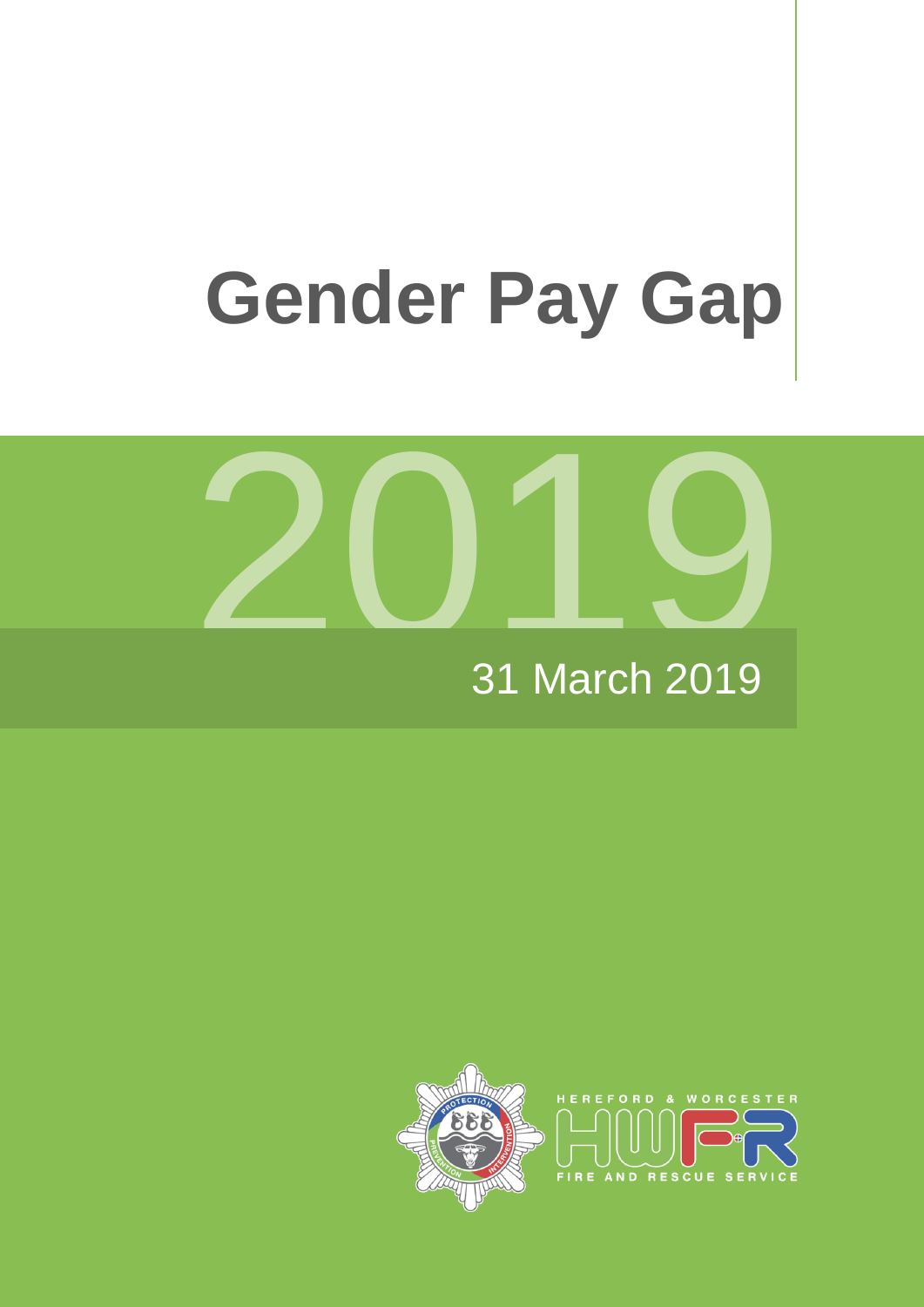# **Introduction**

The Equality Act 2010 (Gender Pay Gap Information) Regulations 2017 require employers with 250 or more employees to publish statutory calculations every year showing the average difference in pay between their male and female employees (known as the gender pay gap). *It is important to note that Gender Pay Gap reporting is different to an Equal Pay Audit which measures whether men and women in the same employment, performing equal work, with equal responsibilities, receive equal pay.*

Hereford & Worcester Fire and Rescue Service (HWFRS) remains committed to the promotion of equality of opportunity and development of all employees. It is also important to note that, our gender pay gap does not stem from paying men and women differently for the same or equivalent work.

What is clear, however, is that our gender pay gap is affected by the roles in which men and women currently work within the Service and the associated salaries that these various roles attract. As a consequence, we are developing and implementing a number of initiatives to help address the current scale of the gender pay gap in our organisation, which are already starting to have a positive impact.

#### **Declaration**

I can confirm that the data included within our Gender Pay Gap Report is accurate and has been calculated according to the requirements of the Equality Act 2010 (Specific Duties and Public Authorities) Regulations 2017.

Naturaie

**Nathan Travis Chief Fire Officer/Chief Executive**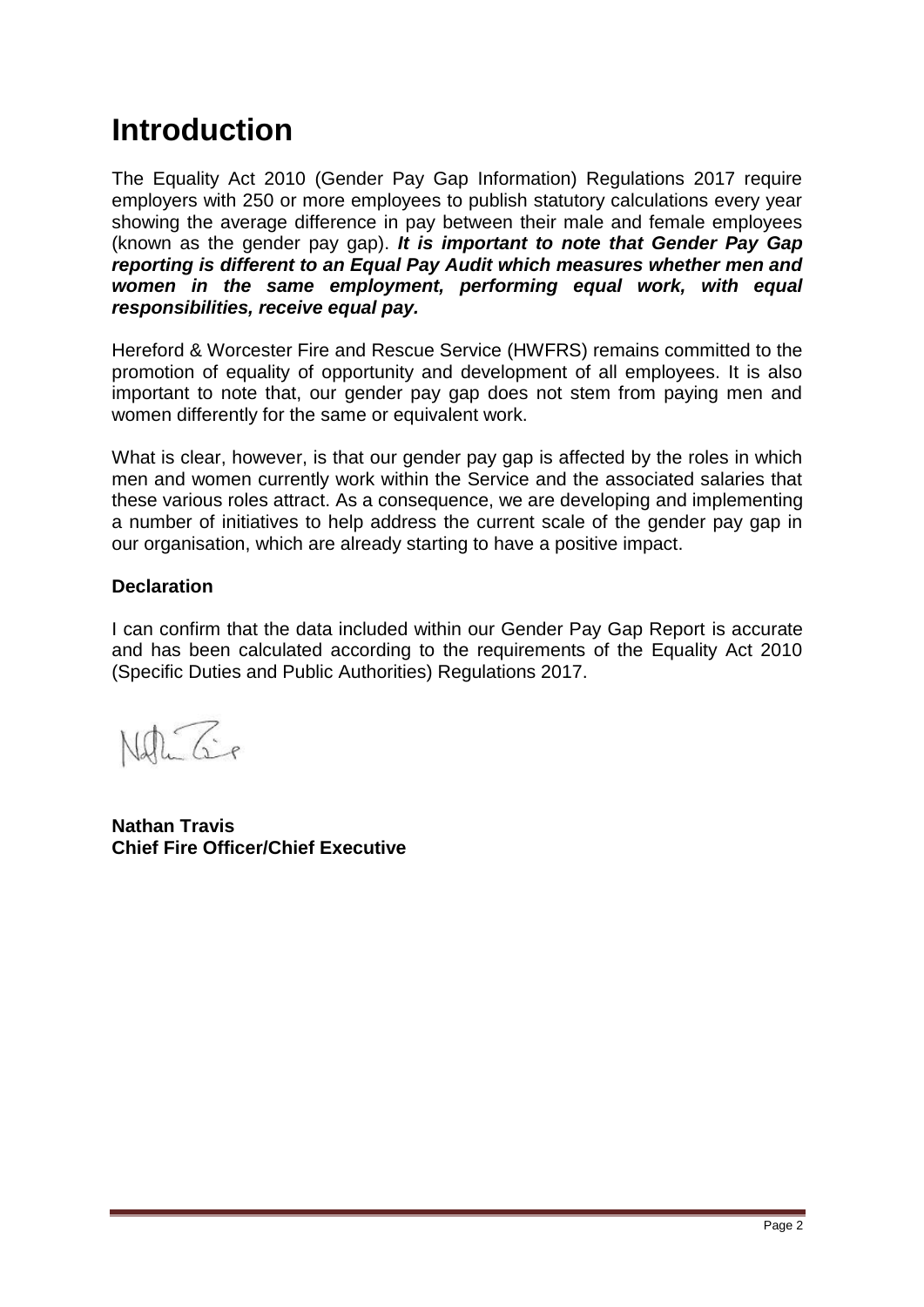# **Executive summary**

The gender pay gap shows the difference in the average pay between all men and women in a workforce**.** 

Gender pay reporting legislation requires employers with 250 or more employees to publish statutory calculations every year showing how large the pay gap is between their male and female employees. While the regulations for the public, private and voluntary sectors are near identical, and the calculations are directly comparable, the public sector regulations also take into account the public sector equality duty.

The regulations require six calculations as follows:

- 1. average gender pay gap as a mean average (average value)
- 2. average gender pay gap as a median average (middle value)
- 3. average bonus gender pay gap as a mean average
- 4. average bonus gender pay gap as a median average
- 5. proportion of males receiving a bonus payment and proportion of females receiving a bonus payment
- 6. proportion of males and females when divided into four groups ordered from lowest to highest pay.

The gender pay gap is the difference between women's pay and men's pay as a percentage of men's pay. A positive percentage means men have higher pay.

The information contained within this report is based on a snapshot of pay on 31 March 2019.

## **Workforce Definitions**

*Operational* – this includes all levels of uniformed roles from Firefighter up to Chief Fire Officer. Our Service is made up of Wholetime staff who operate on a full-time basis, and on-call staff who work and live in their local communities and respond to emergency calls during their 'on-call' hours (sometimes called Retained Duty System).

*Fire Control* – uniformed members of staff who receive fire and administrative calls from members of the public and other emergency control rooms. They are responsible for ensuring that crews, officers, fire engines and equipment are dispatched to where they are needed, as quickly as possible.

*Support Staff* – supporting our front-line services, these roles are vital in enabling the Service to provide an efficient and cohesive rescue service and include departments such as Community Risk, Performance and Information, Finance and HR & Development.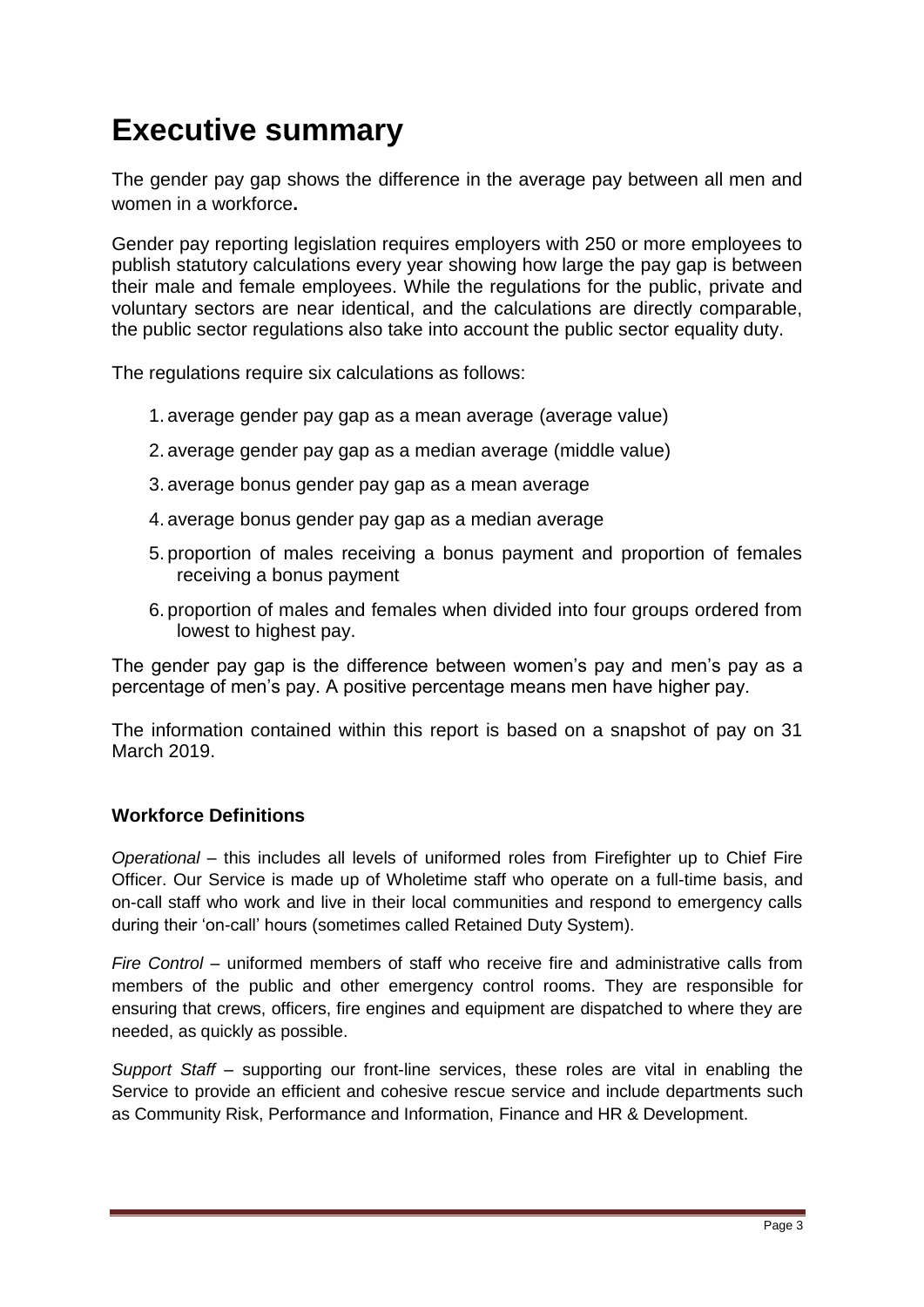# **Gender pay gap information**

## **Workforce**

This Gender Pay Gap Report has been based on the following workforce:

| <b>All Employees:</b> | 683 |
|-----------------------|-----|
| Female:               | 102 |
| Male:                 | 581 |

Please note these figures will differ from our establishment figures. This is because some staff fall into the category of 'reduced pay' (e.g. those on reduced pay due to sickness or maternity) and are therefore not included in the overall pay gap figures.

## **Gender Pay Gap**





The mean gender pay gap is 28.4%. This figure is based on a mean male hourly rate of £22.52 and mean female hourly rate of £16.12. This is a 3.8 percentage point improvement on 2018's figure of 32.2%, which was based on a mean male hourly rate of £22.32 and mean female hourly rate of £15.13.

The median gender pay gap figure is 26.3%. This is based on a median male hourly pay rate of £19.81 and a median female hourly rate of £14.61. This is a 3.1 percentage point improvement on 2018's figure of 29.4%, which was based on a mean male hourly rate of £19.71 and mean female hourly rate of £13.91.

## **On-Call Calculations**

For employees on the on-call duty system who do not have set weekly working hours, the Service has used a 12-week reference period up to and including 31 March 2019 to calculate the 'ordinary pay' and hourly rate; taking account of basic pay, allowances, payments for being on-call and shift premium pay as per gender pay gap reporting guidance. It should be noted that other Fire and Rescue Services may choose to calculate the hourly rate of on-call staff differently and this should be taken into consideration when making direct comparisons.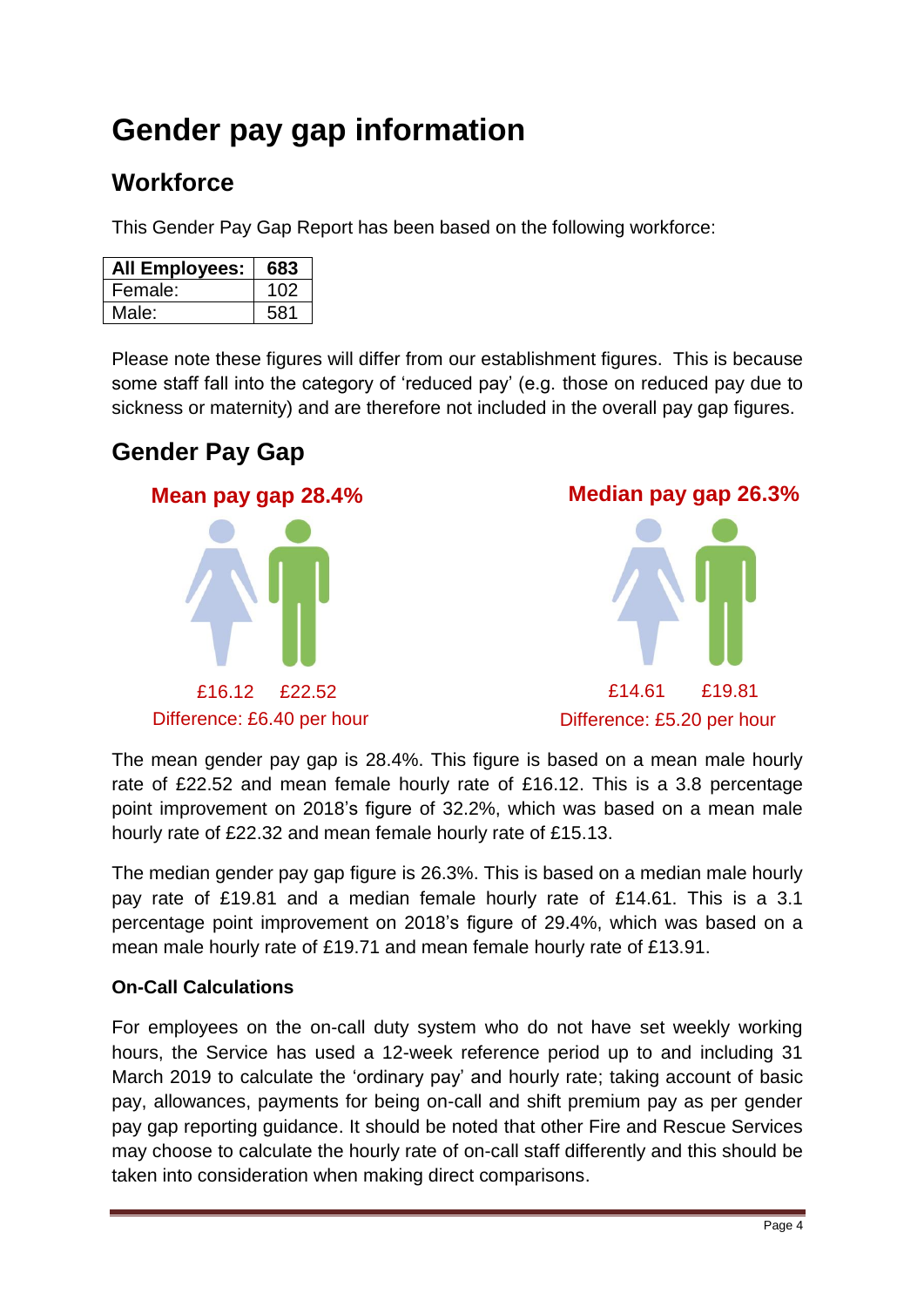## **Bonus Pay**

HWFRS does not pay any bonuses to staff. This report will not contain any calculations relating to bonus gender pay gap as a mean / median average and the proportion of males receiving a bonus payment and proportion of females receiving a bonus payment, as it is not applicable.

## **Pay by quartiles**



There remains a disproportionate amount of females across the four pay quartiles, with 83% of the total female workforce in the lower and lower middle quartiles. In comparison, the male workforce is reasonably distributed throughout the four pay quartiles, meaning men are represented at all levels of the organisation. The lack of female employees in the upper middle and upper pay quartiles is the main factor of our gender pay gap.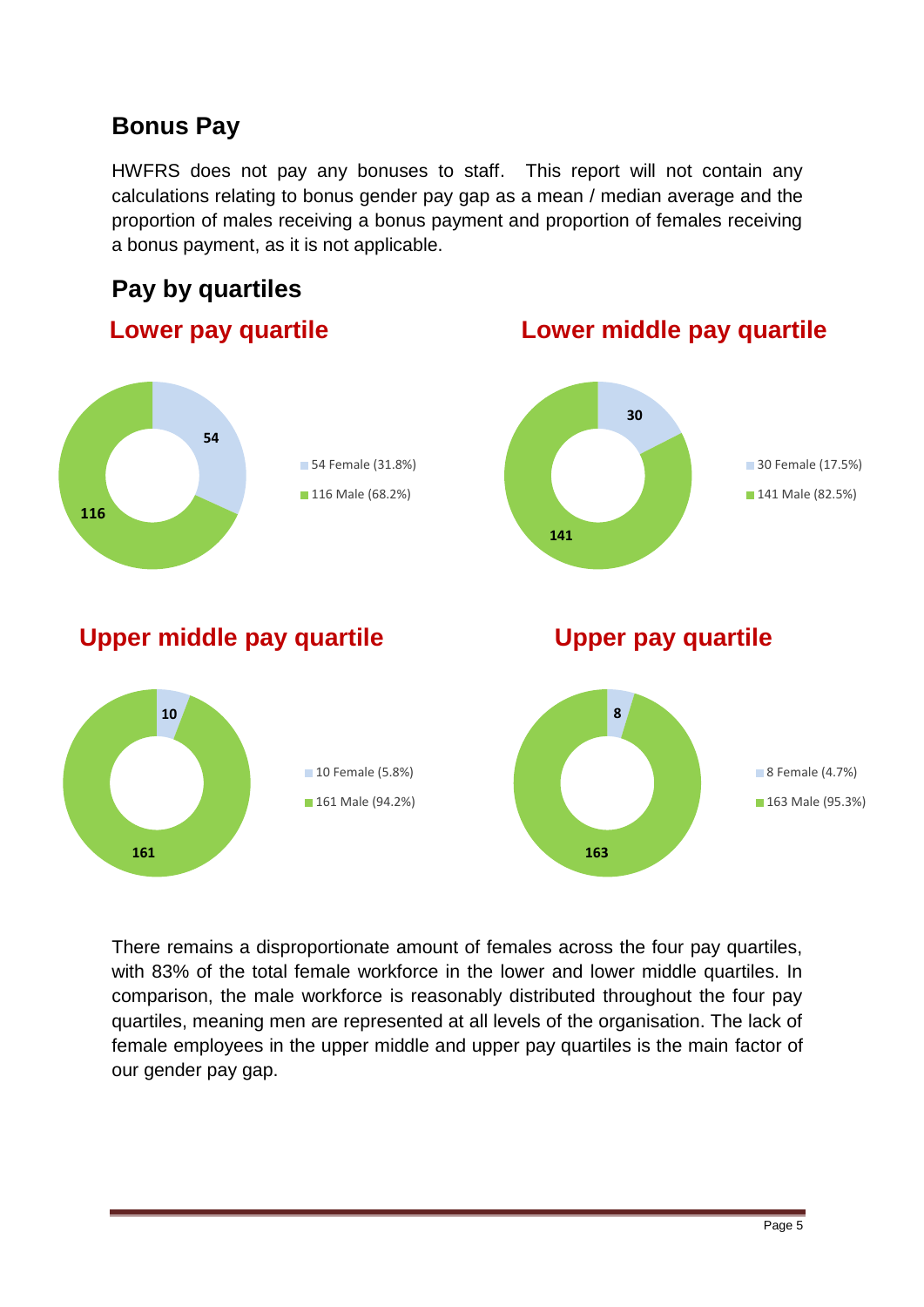## **Causes of the gender pay gap**

As mentioned above, the main cause of the Service's gender pay gap is the disproportion of females throughout different levels of the organisation. Women are currently under-represented within middle and senior management posts, particularly in operational roles.

Nationally the under-representation of females within the Fire and Rescue sector is well documented, with statistics showing that 6.4% (2,231) of firefighters in England in 2019 were women\*. Within HWFRS, 7% (41) of our firefighters as at 31 March 2019 were female and whilst this is slightly above the national average, it shows the lack of representative women within operational roles. With fewer women in the Service, there is smaller pool from which to promote, which is one of the reasons why there is a low proportion of women in the higher pay quartiles.

Within non-operational support roles, women tend to be in posts within the lower scales, such as administration, whereas specialist support roles which attract higher rates of pay, such as ICT, tend to be predominately male. Women are also more likely to take time out of the labour market to raise children which may delay career progression, contributing to a lack of representation of females at higher levels.

## **Closing the gender pay gap**

Hereford and Worcester Fire and Rescue Service recognises that there remains a lot of work to be done, and are committed to closing the gender pay gap.

## *Strategy*

The People Strategy has been reviewed and renewed to ensure it accurately reflects our priorities for the next two years, representing our commitment to equality and diversity.

The HR & Development department are designing the following:

- Equality, Diversity and Inclusion (EDI) Plan
- Positive Action Plan

These priorities will inform our strategic direction and form the core of action plans comprising short, medium and long-term actions to address Service objectives, including initiatives to help close the gap.

#### *Recruitment & Promotion Processes*

Last year it was reported that the Service had undertaken significant activities to ensure all recruitment and promotion processes were fair and transparent.

<sup>\*</sup>Source**:** Fire and rescue workforce and pensions statistics: England, April 2018 to March 2019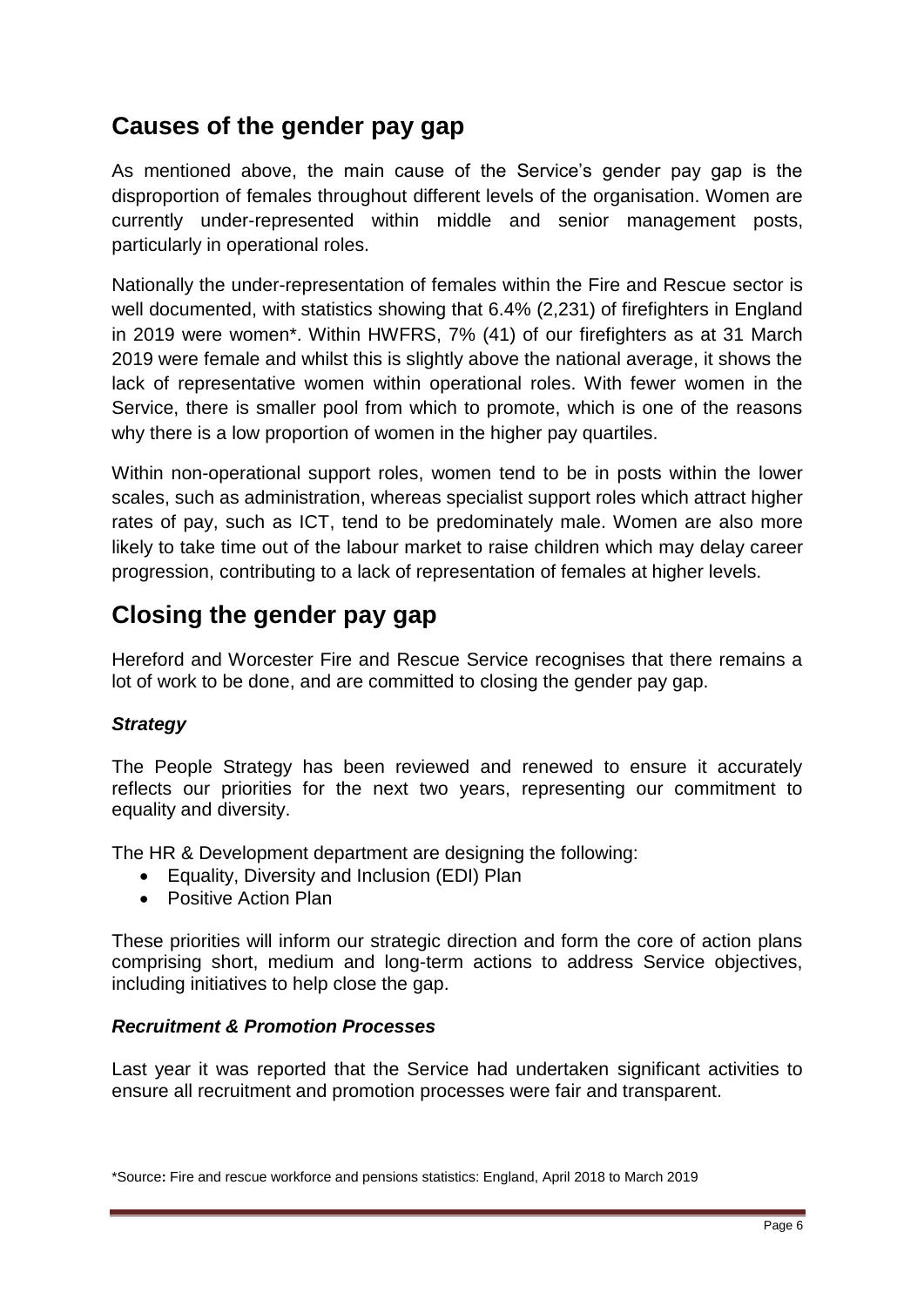This work continues and the principles have been reviewed at the end of 2019, where those involved in the promotion processes over the last year (including members of the Scrutiny Panel) have provided feedback. These agreed principles are embedded into all future processes.

In addition positive action initiatives are being undertaken ahead of recruitment processes to promote working for the Service.

## *Working Groups and Support Networks*

The Organisational Development and Challenge Group (ODCG) meet on a quarterly basis, one of their roles is to champion and support the strategic direction of equality and diversity issues. From this a sub group has been tasked to focus on inclusivity. The inclusion task group is focusing on a number of areas, for example reviewing and improving the equality and diversity training offered to staff.

Alongside the HR & Development team the ODCG have launched the 'Equality, Diversity & Inclusion Allies' scheme, designed to champion equality, diversity and inclusion in the work place to help create an inclusive culture.

In addition to these key areas of work, the Service has also recently set up a Women@hwfire group, which was formed initially to discuss and overcome barriers to recruitment and development faced by women in our fire service and provide a support network for group members. This group meets regularly and it's hoped the feedback and support from Women@hwfire will link into future positive action initiatives.

#### *Pay Scales and Job Evaluations*

As part of the Service's commitment to equal opportunities and equal treatment for all employees, we ensure that all job roles and pay grades are evaluated as necessary. For operational and fire control staff, the Service implemented a pay framework in 2003, in line with national guidance, with the grade for each role being determined by a consistent job evaluation process.

For non-uniformed support staff the Service adopts the national Greater London Provincial Council (GLPC) Job Evaluation scheme. By using a robust grading system it ensures a fair and consistent practice, providing equal pay for work of equal value.

#### *Next Steps*

Taking action to close our gender pay gap is a priority for HWFRS. In addition to the actions outlined above, the Service continues to focus on other actions, for example:

- The recruitment of an Equality, Diversity and Inclusion Officer in early 2020
- A review of family friendly policies
- Further development of support networks and coaching / mentoring programmes